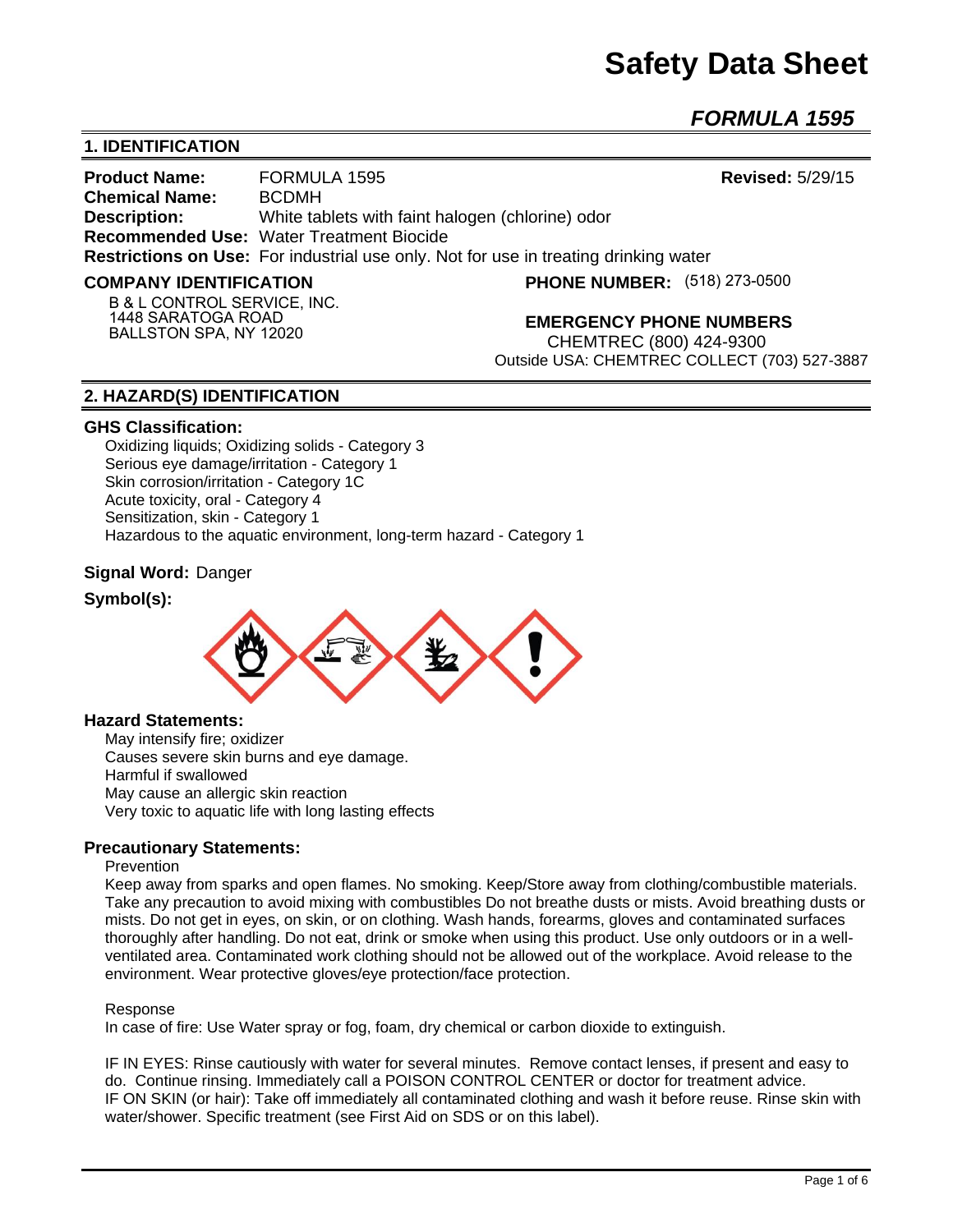IF INHALED: Remove person to fresh air and keep comfortable for breathing. Call a POISON CONTROL CENTER or doctor for treatment advice if you feel unwell.

IF SWALLOWED: Rinse mouth. Do NOT induce vomiting. Call a POISON CONTROL CENTER or doctor for treatment advice if you feel unwell.

IF ON SKIN: Wash with plenty of soap and water. If skin irritation or rash occurs: Get medical advice or attention. Take off contaminated clothing and wash it before reuse. Collect spillage.

Storage

Store in a well-ventilated place. Keep container tightly closed. Store locked up.

**Disposal** 

Dispose of contents/container in accordance with local, regional, national and international regulations.

## **Hazards Not Otherwise Classified:** None Known.

## **Percentages of Components with Unknown Acute Toxicity:** None Known.

## **3. COMPOSITION / INFORMATION ON INGREDIENTS**

| Component                                       |                             | lWeiaht<br>percent |
|-------------------------------------------------|-----------------------------|--------------------|
| Bromochloro-5,5-dimethylimidazolidine-2,4-dione | 1 O<br>. 18-1<br>10-C<br>ےت | 96%                |

**\* Exposure limit and regulatory information in Sections 8 & 15**

**\*\* Exact percentage is a trade secret. Concentration range is provided to assist users in providing appropriate protections.**

## **4. FIRST AID MEASURES**

**Eye Contact:** Immediately flush eyes with a directed stream of cool, clear water for at least 30 minutes. Forcibly holding eyelids apart to ensure complete irrigation of all eye and lid tissues. Remove contact lenses, if present, after the first 5 minutes, then continue rinsing eye. Do not allow individual to rub their eyes. Get medical attention urgently, preferably from an ophthalmologist. Do not transport the victim until the recommended flushing period is completed, unless a portable emergency eye wash bottle is immediately available.

- **Skin Contact:** Immediately wash skin with soap and plenty of water while removing contaminated clothing, for at least 15 minutes. If irritation persists, get medical attention. Launder contaminated clothing before reuse.
- **Inhalation:** Remove victim to fresh air. If individual experiences nausea, headache, dizziness, has difficulty in breathing or is cyanotic, seek medical attention. If not breathing, give artificial respiration via a suitable mechanical device such as a bag and mask. Do not use mouth-to-mouth resuscitation.
- **Ingestion:** Do not induce vomiting. Rinse mouth with copious quantities of water first and get immediate medical attention. Drink several glasses of water. Never give anything by mouth to an unconscious person. If vomiting occurs, keep airways clear.
- **Note to Physician:** There is no specific antidote. Treatment of overexposure should be directed at the control of symptoms and the clinical condition of the patient. Aspiration may cause lung damage. Probable mucosal damage may contraindicate the use of gastric lavage.

## **Most Important Symptoms/Effects:**

- **Eye Contact:** May cause severe irritation or burns. Prolonged contact may cause irreversible damage and/or blindness.
- **Skin Contact:** Prolonged contact may cause severe irritation, rash or burns. Severity is generally determined by concentration of solution and duration of contact.

**Inhalation:** Dusts, vapors, or mists may irritate respiratory passages.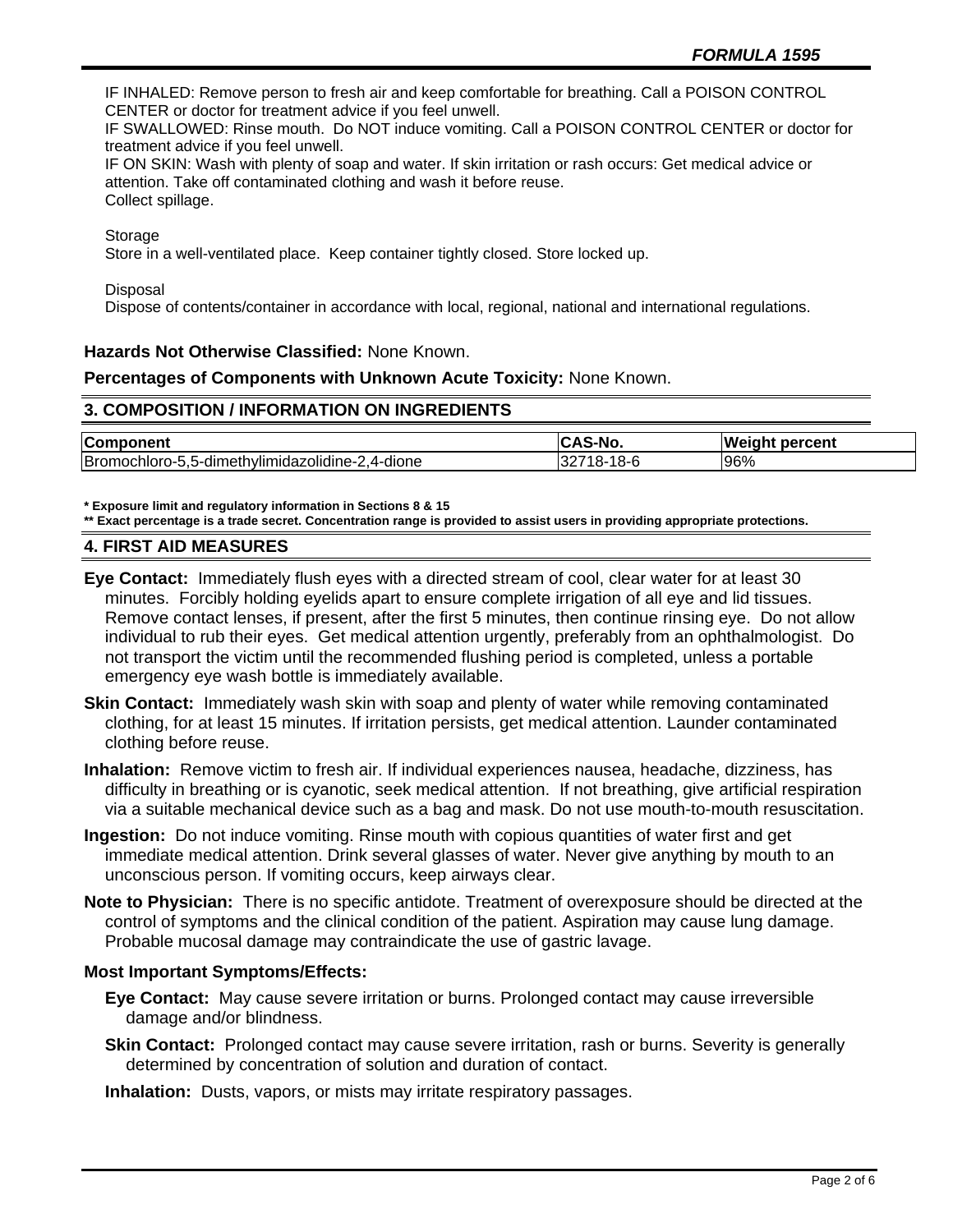**Ingestion:** May be toxic by ingestion. Do not take internally. May cause irritation and possibly burns of the mouth, throat, esophagus, and stomach. May cause nausea, vomiting, abdominal pain and collapse. Large amounts can result in acute toxic effects which may be fatal.

**Indication of Immediate Medical Attention and Special Treatment, if Necessary:** Other than acute, none known. See section 11 for toxicological information.

## **5. FIRE FIGHTING MEASURES**

**Suitable (and Unsuitable) Extinguishing Media:** Water spray or fog, foam, dry chemical or carbon dioxide

**Specific Hazards Arising from the Chemical:** Product is corrosive to eyes, skin, and respiratory system. Closed containers may rupture (due to buildup of pressure) when exposed to extreme heat. Solid product will melt and combustion may occur when exposed to fire. Thermal decomposition may release oxides of carbon and nitrogen and Hydrogen bromide, bromine, hydrogen chloride, chlorine.

**Special Protective Equipment and Precautions for Fire-Fighters:** Wear self-contained breathing apparatus and full turn-out gear. Approach fire from upwind direction. If possible, move containers away from fire. Cool fire exposed containers with water spray. If containers rupture or leak, product may evolve irritating or toxic gas under extreme heat. Contain runoff.

# **6. ACCIDENTAL RELEASE MEASURES**

## **Spill Containment and Clean-up Instructions:**

Wear suitable protective equipment found in section 8. Collect spilled material into suitable containers and dispose of in accordance with all local, state and federal requirements. The area may then be flushed with copious quantities of water. Floor may be slippery; use care to avoid falling. This product is toxic to aquatic life. Avoid release of this product into the environment to prevent contamination of soil, sewers, natural waterways and/or groundwater. See Section 12 for Ecological Information.

## **7. HANDLING AND STORAGE**

## **Handling and Storage:**

Store in a cool, dry, well ventilated area, between 10°C and 49°C. Keep containers tightly closed when not in use and follow all recommended safety precautions when handling the material. Keep out of sun and away from heat or open flame. Keep away from incompatible materials. See Section 10 for incompatible materials.

## **8. EXPOSURE CONTROL / PERSONAL PROTECTION**

**Engineering Controls:** General ventilation satisfactory. Mechanical may be required to keep concentration below maximum airborne exposure limits in confined areas.

## **PERSONAL PROTECTION EQUIPMENT**

**Respiratory:** Not normally required. If dusty atmosphere, use a NIOSH approved dust respirator.

**Eyes and Face:** Chemical resistant goggles or face shield.

**Hands and Skin:** Chemical resistant rubber, neoprene latex or PVC

**Other Protective Equipment:** Eyewash station in area of use. Wear long sleeve shirt, long pants, and boots.

## **EXPOSURE GUIDELINES**

**Exposure Limits:**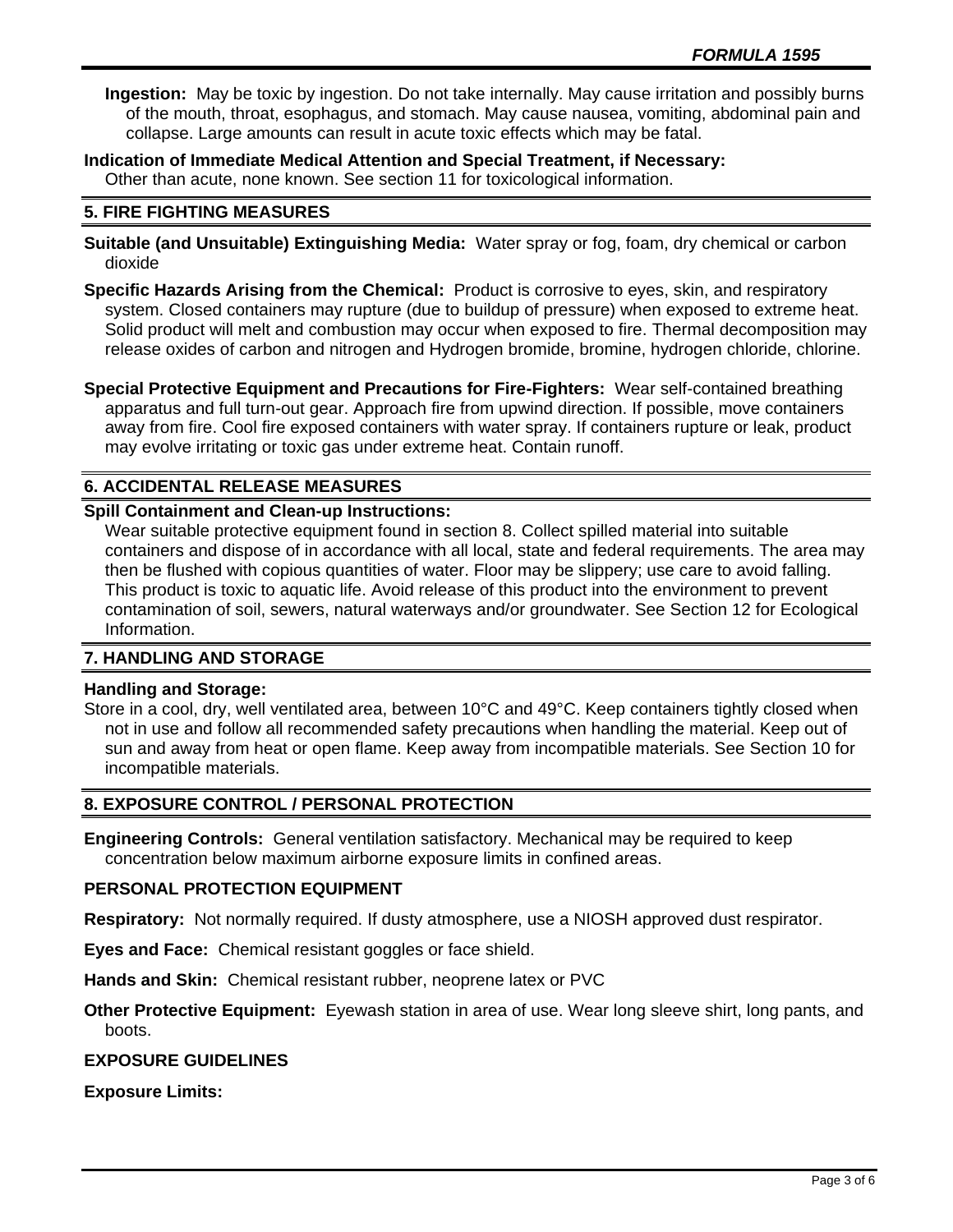#### **COMPONENT TLV** N.A.

| 9. PHYSICAL AND CHEMICAL PROPERTIES |                                                  |                                            |                        |  |
|-------------------------------------|--------------------------------------------------|--------------------------------------------|------------------------|--|
| <b>Appearance and Odor:</b>         | White tablets with faint halogen (chlorine) odor |                                            |                        |  |
| <b>Odor Threshold:</b>              | N.D.                                             | <b>Vapor Pressure:</b>                     | N.A.                   |  |
| $pH (1%$ solution):                 | $3.0 - 4.0$                                      | <b>Vapor Density:</b>                      | N.A.                   |  |
| <b>Freeze Point:</b>                | $<$ 313°C (156°F)                                | Specific Gravity(@23°C):                   | 1.87                   |  |
| <b>Boiling Point:</b>               | N.A.                                             | <b>Solubility in Water:</b>                | 0.15%                  |  |
| <b>Flash Point:</b>                 | $>142^{\circ}$ C (288 $^{\circ}$ F)              | <b>Partition Coefficient:</b>              | N.D. (n-octanol/water) |  |
|                                     |                                                  | <b>Auto-Ignition Temperature:</b>          | N.D.                   |  |
| <b>Evaporation Rate:</b>            | N.A.                                             | Decomposition Temperature: < 165°C (329°F) |                        |  |
| Flammability (solid, gas): No       |                                                  | <b>Viscosity:</b>                          | N.D.                   |  |
| Flammable Limits in Air: LFL - N.A. |                                                  |                                            |                        |  |
|                                     | $UFL - N.A.$                                     |                                            |                        |  |

# **10. STABILITY AND REACTIVITY**

**Reactivity:** Not normally reactive at normal temperatures and pressure.

**Chemical Stability:** Stable under normal conditions

**Possibility of Hazardous Reactions:** Will not occur under normal conditions.

**Conditions to Avoid:** Avoid water, excessive heat, sparks or open flames.

**Incompatible Materials:** Concentrated acids, alkalies or oxidizing agents.

**Hazardous Decomposition Products:** Thermal decomposition may release oxides of carbon and nitrogen and Hydrogen bromide, bromine, hydrogen chloride, chlorine.

## **11. TOXICOLOGICAL INFORMATION**

**Ingestion Testing:** Rat, LD50: 485 mg/kg

**Skin Testing:** Rabbit, LD50: > 2,000 mg/kg

**Inhalation Testing:** None established for this product.

Eye Irritation:

Rabbit: Result Corrosive: Method: OECD Test Guideline 404: Exposure time: 4 hours

## **CHRONIC TOXICITY DATA**

**Sensitization Testing:** Buehler Test guinea pig: Result: Sensitizing

**Other Testing:** Information given is based on data on the components and the toxicology of similar products.

No data is available on the product itself.

**Routes of Exposure:** Eyes, Ingestion, Inhalation, Skin.

**Eye Contact:** May cause severe irritation or burns. Prolonged contact may cause irreversible damage and/or blindness.

**Skin Contact:** Prolonged contact may cause severe irritation, rash or burns. Severity is generally determined by concentration of solution and duration of contact.

**Inhalation:** Dusts, vapors, or mists may irritate respiratory passages.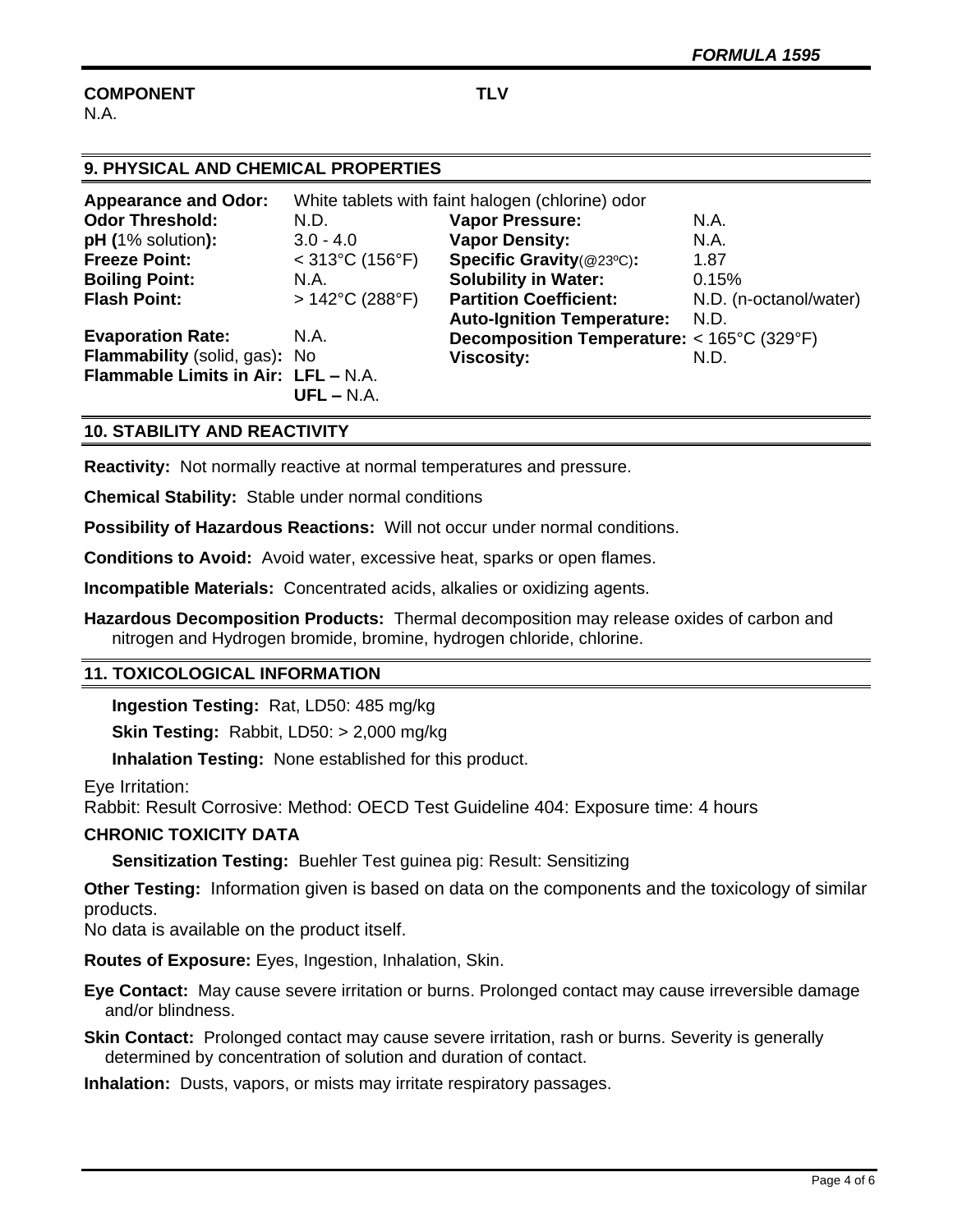**Ingestion:** May be toxic by ingestion. Do not take internally. May cause irritation and possibly burns of the mouth, throat, esophagus, and stomach. May cause nausea, vomiting, abdominal pain and collapse. Large amounts can result in acute toxic effects which may be fatal.

**Medical Conditions Aggravated by Exposure:** None known.

**Chronic Effects from Repeated Overexposure:** Other than short term effects, none established.

## **12. ECOLOGICAL INFORMATION**

#### **Aquatic Toxicity Data:**

 Invertebrate: Daphnia magna, EC50/48hr: 0.87 mg/l Fish: Rainbow trout, LC50/96hr: 0.65 mg/l Algal: Green algae, ErC50/72hr: 2.00 mg/l Microorganisms: Activated sludge, EC50/3hr: 20.00 mg/l

**Product Fate Data:** None established for this product.

**Biodegradation Data:** None established for this product.

## **13. DISPOSAL CONSIDERATIONS**

**Waste Disposal:** Dispose of in accordance with local, regional, national and international regulations. Contact the Hazardous Waste representative at the nearest EPA Regional Office for guidance. Container Disposal: Triple rinse container (or equivalent) promptly after emptying and offer for reconditioning if appropriate. Empty the rinsate into application equipment or a mix tank or store rinsate for later use or disposal.

## **14. TRANSPORT INFORMATION**

## **US DEPARTMENT OF TRANSPORTATION (DOT) INFORMATION**

**UN/NA ID Number:** UN3085 **Proper Shipping Name:** OXIDIZING SOLID, CORROSIVE, N.O.S. (BROMOCHLORO-5,5- DIMETHYLIMIDAZOLIDINE-2,4-DIONE) **Hazard Class:** 5.1, (8) **Packing Group:** PGIII

**VESSEL TRANSPORT (IMO/IMDG)**

**UN/NA ID Number:** UN3085 **Proper Shipping Name:** OXIDIZING SOLID, CORROSIVE, N.O.S. (BROMOCHLORO-5,5- DIMETHYLIMIDAZOLIDINE-2,4-DIONE) **Hazard Class:** 5.1, (8) **Packing Group:** PGIII **Marine Pollutant:** Yes

## **15. REGULATORY INFORMATION**

#### **US FEDERAL REGULATIONS**

**TSCA:** All ingredients listed or exempt from listing. **CERCLA and/or SARA RQ:** No ingredients listed in this section. **SARA Section 302 Hazard Class:** No ingredients listed in this section. **SARA Section 311/312 Chemicals:**  Acute Health Hazard: Yes Chronic Health Hazard: No Fire Hazard: No Sudden Release of Pressure Hazard: No Reactive Hazard: No